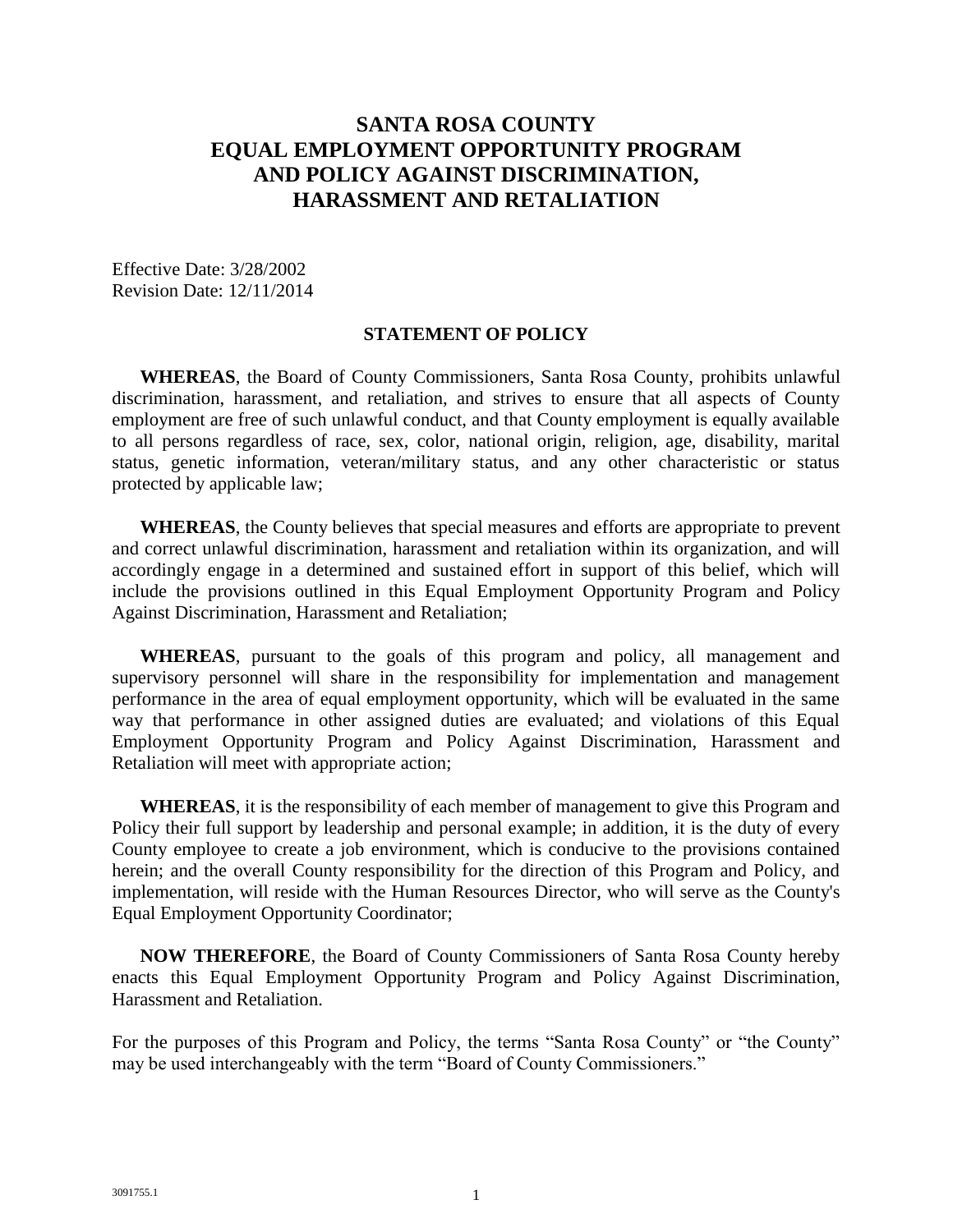# **I. EQUAL EMPLOYMENT OPPORTUNITY PROGRAM**

# **A. GENERAL EQUAL EMPLOYMENT OPPORTUNITY POLICY**

 There shall be no discrimination with respect to race, sex, color, national origin, religion, age, limited to evaluation, training, promotion, and disciplinary actions. Harassment based on any of the aforementioned statuses or characteristics is a form of discrimination prohibited by this harassment (or supporting a complaint of alleged discrimination or harassment) is also prohibited. Details regarding the County's commitment to preventing and correcting unlawful discrimination, harassment and retaliation, including the procedure for making complaints about disability, marital status, genetic information, veteran/military status, and any other characteristic or status protected by applicable law, with respect to the recruitment, examination or appointment of applicants, or in any personnel decisions affecting employees, including but not policy, and retaliation against an employee for complaining about such discrimination or such conduct, are set forth in the Policy Against Discrimination, Harassment and Retaliation.

 Santa Rosa County will take affirmative steps to ensure the proper implementation and enforcement of its Equal Employment Opportunity Program in accordance with applicable law.

# **B. RESPONSIBILITY FOR AND IMPLEMENTATION OF THE PROGRAM**

 The Human Resources Director is hereby designated as the Program Coordinator and is responsible for the Program. The Coordinator has the support of the Commissioners and County Management and is identified as the responsible official for internal and external communications which relate to the Program. These responsibilities include:

 1. Developing and revising this Program and devising techniques for communicating the County's Equal Employment Opportunity Program and Policy Against Discrimination, Harassment and Retaliation both internally and externally.

 2. Assisting in identifying any problem areas concerning the placement of minorities and female workers.

 3. Assisting County management in devising solutions to any areas identified as potential problems with respect to the placement of minority and female employees or applicants.

 4. Implementing appropriate systems for measuring the impact of the Program, the need for remedial action, and the degree to which goals and objectives have been attained.

 5. Serving as liaison between the County and minority and women's organizations and community action groups concerned with employment opportunities for minorities and women.

 6. Ensuring that the County Commission remains informed of issues regarding equal employment opportunity, discrimination, harassment and retaliation.

 In addition to these responsibilities, the Human Resources Director is also to provide for periodic applicable personnel policies to remove any impediments that may exist for minorities and review of applicable recruitment, training programs, hiring and promotion practices, and other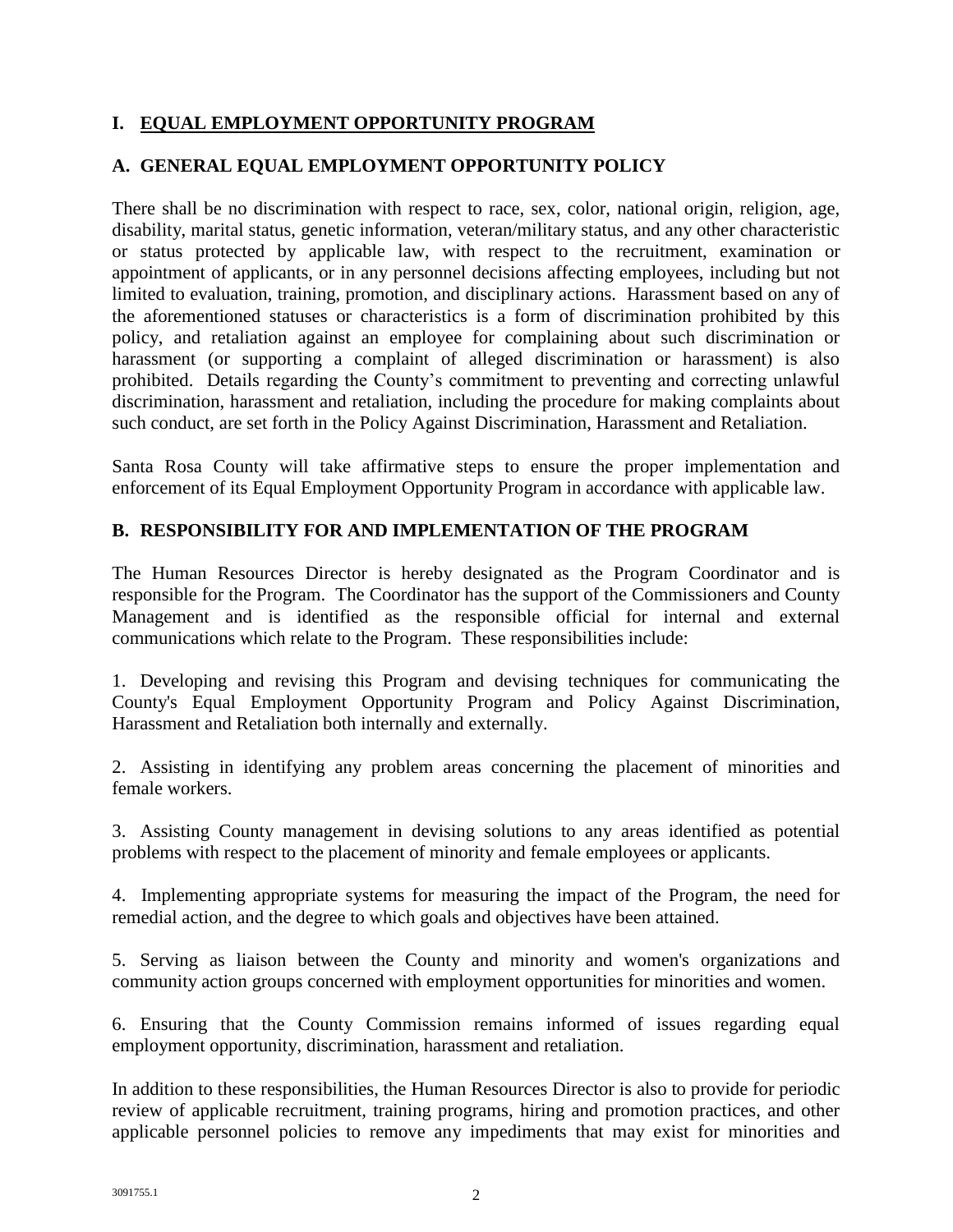females. This review shall include, but not be limited to:

 1. Holding regular discussions with managers and supervisors to assure that the County's Equal Employment Opportunity Program and Policy Against Discrimination, Harassment and Retaliation are being followed.

 2. Reviewing the qualifications of all employees seeking promotions or transfers to ensure that qualified minorities and women are given equal consideration.

3. Periodic review of such matters as:

- (a) proper display of EEO posters and notices;
- (b) the comparable quality of facilities provided for both sexes;

 (c) the opportunity of all employees to participate in any County sponsored recreation and social activity;

(d) equal opportunity to attend County-sponsored training, seminars, etc;

(e) seeing that the needs of disabled employees and applicants are addressed in accordance with the law;

 4. Ensuring that supervisors understand that their work performance is being evaluated, among other criteria, on the basis of their efforts to comply with this Program and the results of such efforts.

 5. Ensuring that supervisors adequately address and respond to any reported and/or observed observed comments, jokes, cartoons, etc., which are intended to be derogatory to minorities, unlawful harassment, discrimination or retaliation of employees, including any reported and/or females or the disabled.

 6. Ensuring that the overall selection process will be reviewed continually, including the training, transfer and promotion procedures, to ensure freedom from bias toward or stereotyping of minorities and women.

 disciplinary and related processes are carefully selected and trained to ensure that commitments to the Equal Employment Opportunity Program and Policy Against Discrimination, Harassment 7. Ensuring that all personnel involved in the recruitment, screening, selection, promotion, and Retaliation are fully implemented.

8. Ensuring that qualified minorities and women are given careful consideration for all available positions.

 9. Ensuring that efforts will continue to be made to find qualified minority and female applicants through local recruitment organizations and other organizations created to promote the employment opportunities for minorities and females.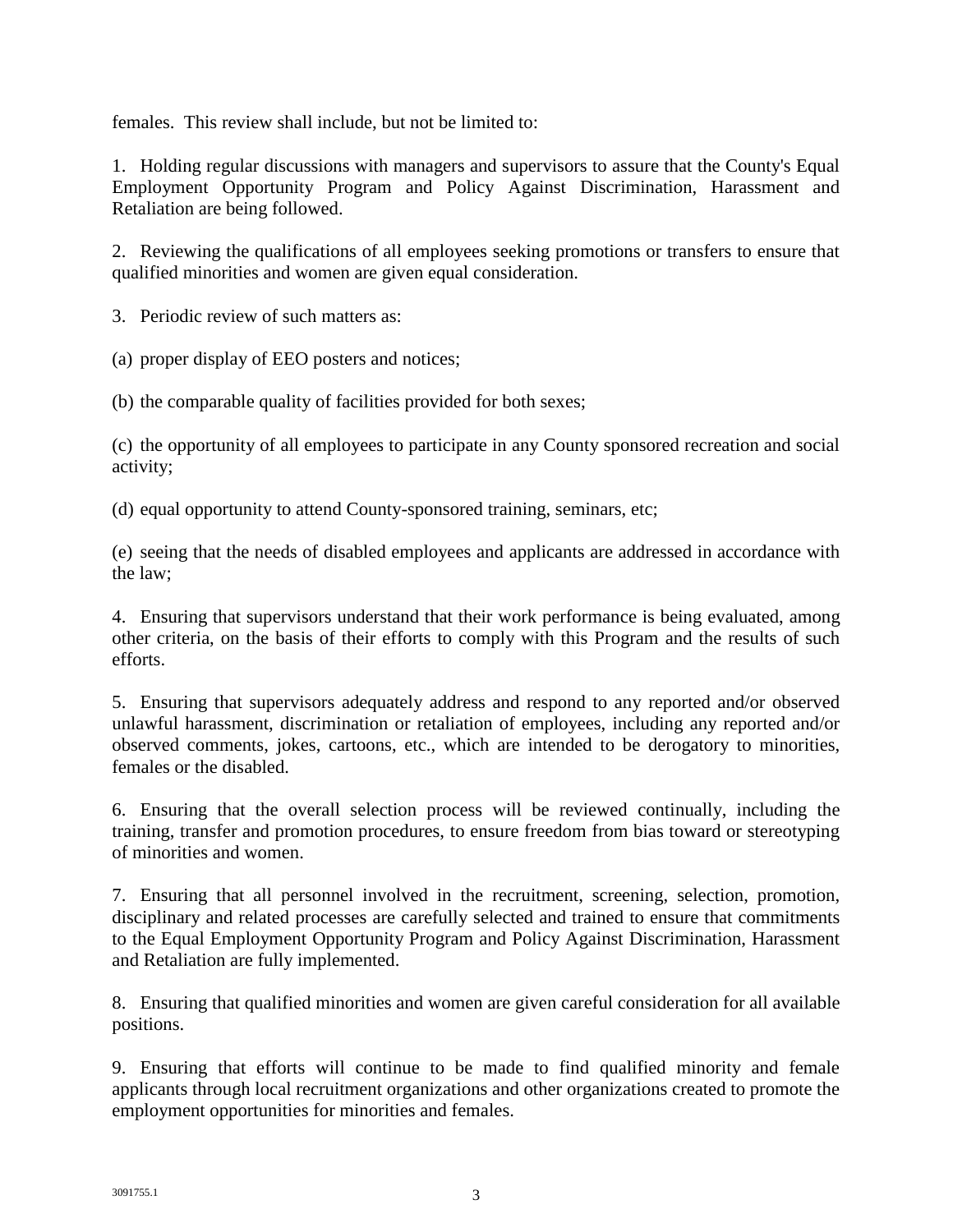# **C. DISSEMINATION OF PROGRAM**

 Santa Rosa County recognizes that knowledge and understanding of the Program is crucial to its effective implementation. Therefore, the County will take steps to disseminate its Equal Employment Opportunity Program to the workforce and the community.

### **1. INTERNAL DISSEMINATION**

 a. Notice of the Program will be disseminated to all County employees on County bulletin boards and will be included in revisions to the Personnel Rules, Regulations and Policies.

 b. Relevant provisions from the Equal Employment Opportunity Program and Policy Against Discrimination, Harassment and Retaliation will be included as appropriate in any applicable union agreements.

 c. The County Administrator will discuss the Equal Employment Opportunity Program and Policy Against Discrimination, Harassment and Retaliation at management training programs and at other appropriate meetings. During these discussions, the County's commitment to the Program will be stressed. All participants will also be encouraged to use the Complaint Procedure in situations where it is applicable and will be assured that use of the procedure will not result in retaliation.

d. Notice of any changes to the Program, as well as a copy of the Program, will be posted on the County's website and intranet.

 e. Through the above and other such steps, the County will communicate to the employees the existence of the Program in order that employees may know of and avail themselves of its benefits.

# **2. EXTERNAL DISSEMINATION**

 a. In those instances when the County seeks employees from external sources, those sources will be informed of the County's Equal Employment Opportunity Program and Policy Against Discrimination and Retaliation.

 b. The County will notify vendors, community organizations, community leaders, schools and colleges of the County's Program as appropriate.

# **D. RECRUITMENT AND HIRING PROCESS**

### **1. RECRUITMENT**

 a. The Human Resources Office will ensure recruitment efforts are adequate, to provide an applicant pool sufficient to represent county minority groups. It is understood that if the County labor force is not approximate to the demographics of the county at-large, then the pool of minority applicants on registers should exceed employment needs. It will be the purpose of this recruitment effort to allow the County to select the best-qualified applicant for a given vacancy.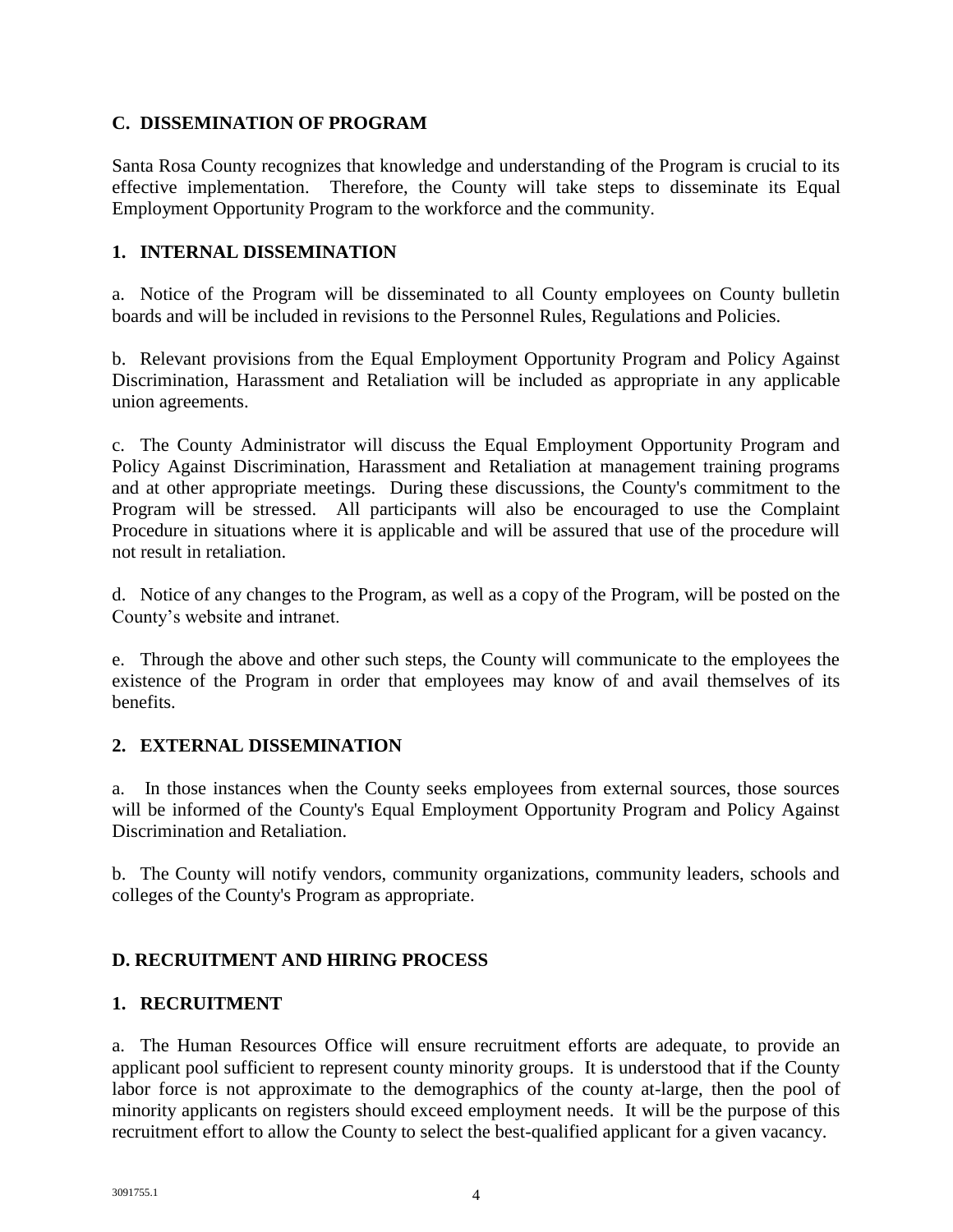b. Advertising efforts of the Human Resources Office for entry-level positions will include, but will not be limited to the following sources:

 Workforce Escarosa, Escambia County, N.A.S. Pensacola Transition Assistance Office, Naval Air Station Whiting Field (Family Service Center), Pensacola Junior College (Attn: Placement Advancement of Colored People (NAACP), Santa Rosa County's Web Site, Lockin Technical Authorities/County Libraries. Offices), The University of West Florida (Attn: Career Center), The National Association for the Center, City of Pensacola, all Divisional offices of Board of County Commissions/Appointing

This distribution scheme will also be used for internal Promotional Registers.

c. Where appropriate, Human Resources may also advertise in:

 The Pensacola News Journal (Regional Newspaper) (to be utilized when normal recruitment efforts will not be sufficient)

### **2. HIRING**

- a. Human Resources will ensure that:
	- (i) All questions on the employment application are job related.

 (ii) No tests or other screening criteria have an unlawfully discriminatory impact on minorities or females.

(iii Job titles are descriptive of job content.

 discrimination and are free from bias related to gender or other protected statuses or (iv) Job description and qualification standards do not cause inadvertent unlawful characteristics.

(v) Job requirements are known by all members of management involved in the recruitment, screening, placement and promotion process.

### **II. POLICY AGAINST DISCRIMINATION, HARASSMENT AND RETALIATION**

### **A. PURPOSE**

 The purpose of this policy is to inform interested persons of the policies and procedures of Santa Rosa County relating specifically to unlawful discrimination, harassment and retaliation, and complaints about such conduct. This policy complements the County's Equal Employment Opportunity Program and applies to all persons employed by the Santa Rosa County Board of County Commissioners.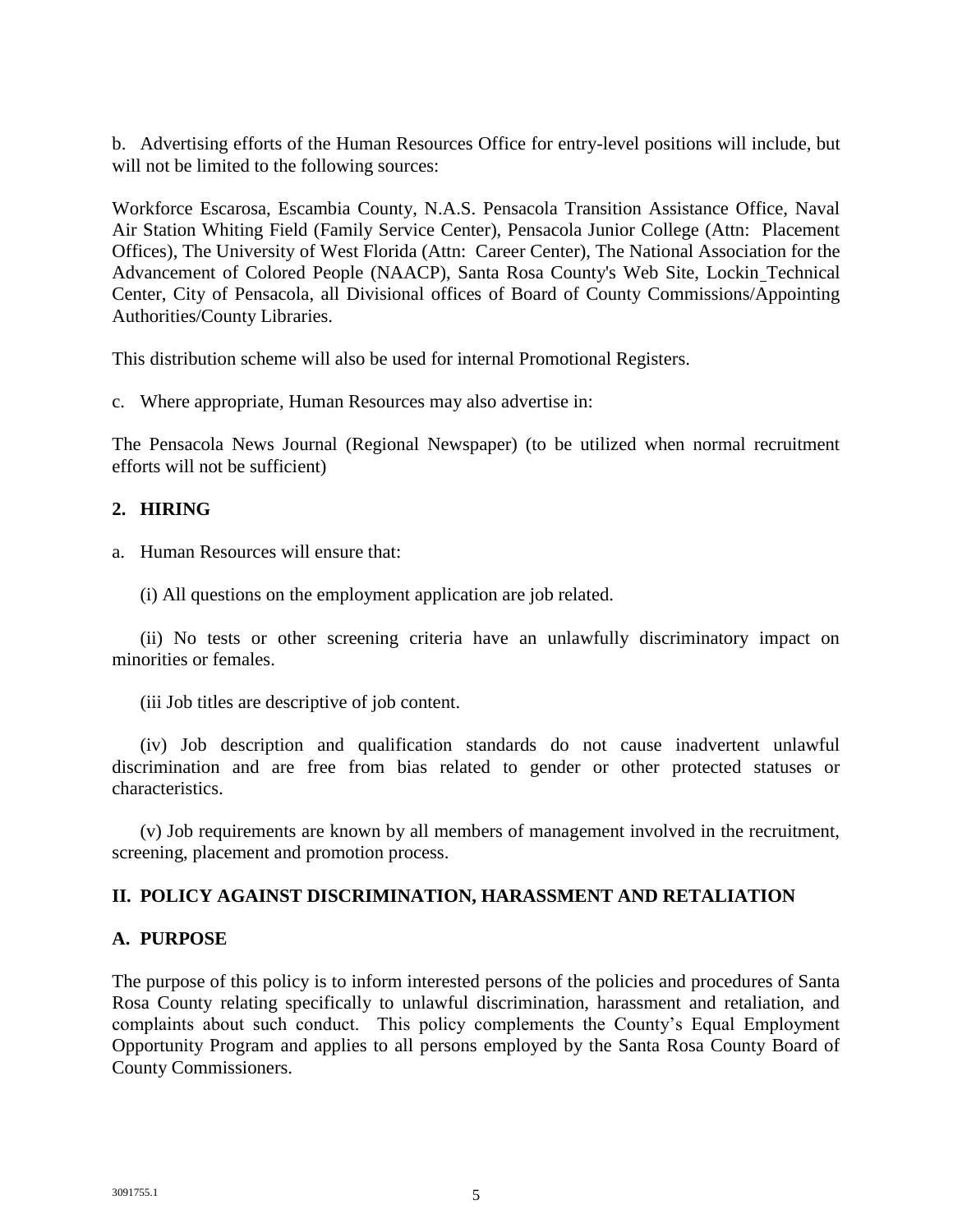### **B. DISCRIMINATION**

 Consistent with its role as an Equal Employment Opportunity employer, the County prohibits employees, including management, from taking any action against others or making any veteran status, sexual orientation, age, or any other characteristic protected by applicable law. employment decision based on race, color, gender, religion, national origin, ethnicity, disability, Those found to violate this provision will be subject to discipline, up to and including discharge.

### **C. HARASSMENT**

 As an Equal Employment Opportunity employer, the Company prohibits workplace harassment. The County expects all employees to help us accomplish this goal. Harassment can take many forms, and any form of harassment is unacceptable. Those found to violate this provision will be subject to discipline, up to and including discharge. Examples of harassment prohibited by this policy include, but are not limited to, the following:

 1. Jokes, insults, threats, and other unwelcome actions about a person's race, color, gender, religion, national origin, ethnicity, disability, veteran status, sexual orientation, age, or any other characteristic protected by applicable law.

 2. Unwelcome sexual advances, flirtations, sexually suggestive comments or conduct, requests for sexual favors, and other unwelcome verbal or physical conduct of a sexual nature.

3. The display of sexually suggestive objects or pictures.

harassment or other harassing conduct will have any effect on the employee's employment, assignment, compensation, advancement, career development, or any other term or condition of 4. Comments or conduct suggesting that an employee's cooperation with – or refusal of – sexual employment.

 5. Verbal or physical conduct that disrupts another employee's work performance or creates a fearful or hostile work environment (e.g., bullying).

### **D. RETALIATION**

 The County will not tolerate any form of retaliation against any employee who reports alleged discrimination or harassment prohibited by this policy, is a witness to the alleged discrimination or harassment, or who participates in an investigation of such conduct. Those found to violate this provision will be subject to discipline, up to and including discharge.

### **E. COMPLAINT RESOLUTION PROCEDURE**

 If any employee believes that he or she has experienced or witnessed discrimination, harassment or retaliation prohibited by this policy, the employee must immediately submit a complaint to the Human Resources Director.

 The County recognizes that there may be circumstances in which an employee making a complaint under this policy is uncomfortable submitting the complaint to the Human Resources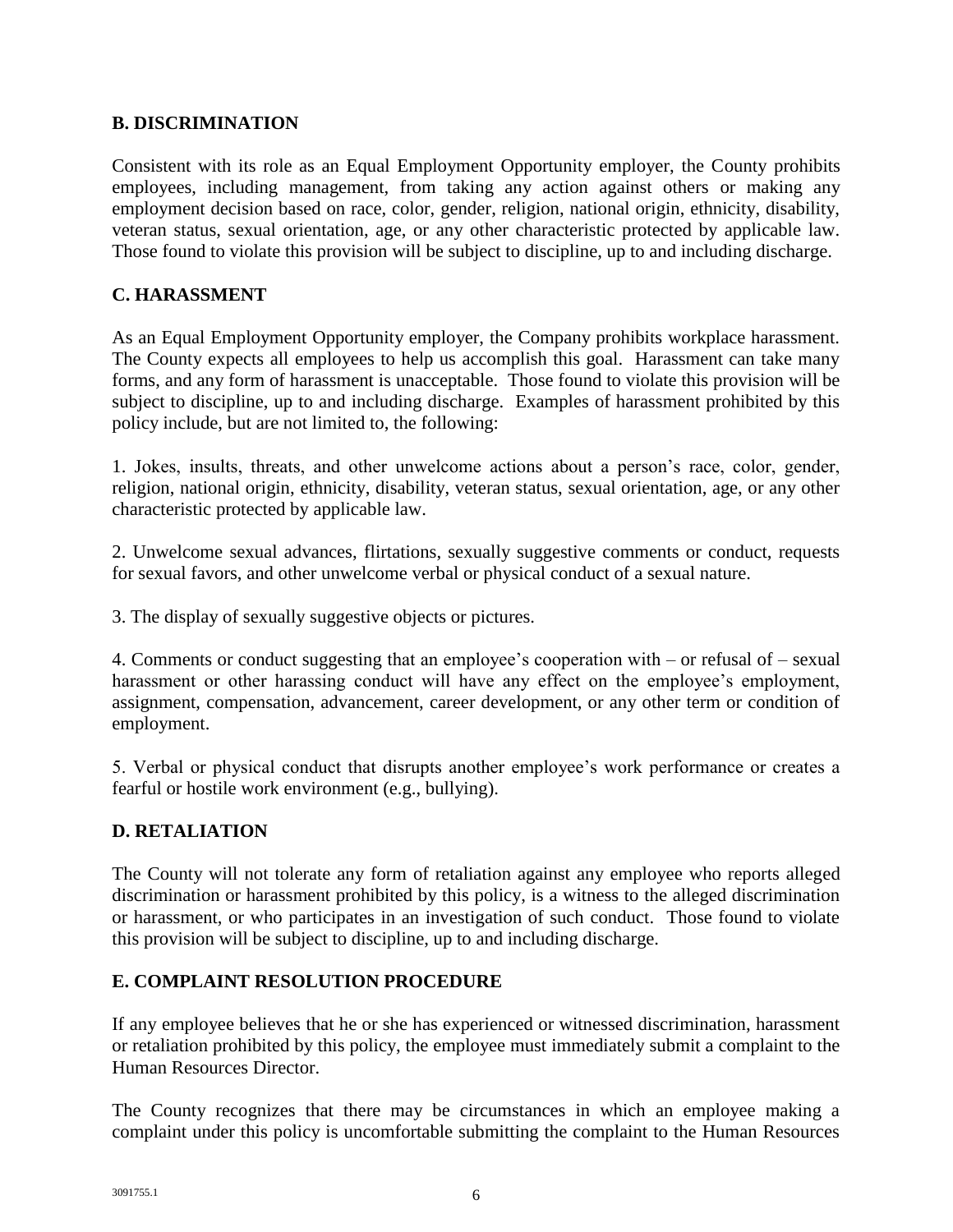Director will not adequately respond to the complaint. For this reason, the County has adopted the following reporting procedure for submitting complaints of alleged discrimination, harassment or retaliation under this policy: if the employee is not comfortable submitting the complaint to the Human Resources Director, the employee must submit the complaint to the County Administrator. If the employee is not comfortable submitting the complaint to the County Administrator, the employee must submit the complaint to the Chairperson of the Board Director for some reason, such as the employee's belief that the Human Resources Director is involved in the alleged wrongful conduct, or the employee's belief that the Human Resources of County Commissioners.

 Note that for complaints under this policy that allege wrongful conduct by a County Commissioner, the complaint must be submitted to the Chairperson of the Board of County Commissioners. If the complaint alleges wrongful conduct by the Chairperson of the Board of County Commissioners, the complaint must be submitted to the Vice-Chairperson.

 under this policy, reports of alleged violations of this policy must be made in writing, signed by To aid the County's investigation of reports of alleged discrimination, harassment and retaliation the reporting employee, and should contain the following information:

1. The name, address and telephone number of the person filing the complaint.

2. The name(s) of the person(s) who allegedly committed the act of discrimination, harassment or retaliation, and the name(s) of the alleged victim(s).

 3. A clear and concise statement of the facts, including pertinent dates, and any other documentation in support of the complaint.

 Upon receipt of a complaint of alleged discrimination, harassment or retaliation under this policy, the County will promptly conduct an investigation. Each investigation will be handled with as much confidentiality as is feasible considering the need to adequately investigate the allegations. If, following the investigation, the County concludes that its policy against discrimination, harassment and retaliation has been violated, appropriate action will be taken (i.e., discipline, up to and including discharge) with respect to those who have violated the policy. Following the investigation, the County will follow up with the reporting employee regarding the investigation and discuss the investigation results.

 Any questions regarding this policy should be addressed to the Human Resources Director. If an employee is not comfortable consulting with the Human Resources Director about a question, the employee should address his or her question to the County Administrator.

# **F. RECORDS OF INVESTIGATION AND DISPOSITION**

 No information regarding the filing or investigation of a complaint under the Policy Against Discrimination, Harassment or Retaliation will be placed in the personnel file of the subject of the complaint until a decision is made by the County that discipline is warranted. Only opportunity to place a rebuttal of the findings in his or her personnel file or any other records substantiated findings will be placed in the file. The subject of the complaint will be afforded the